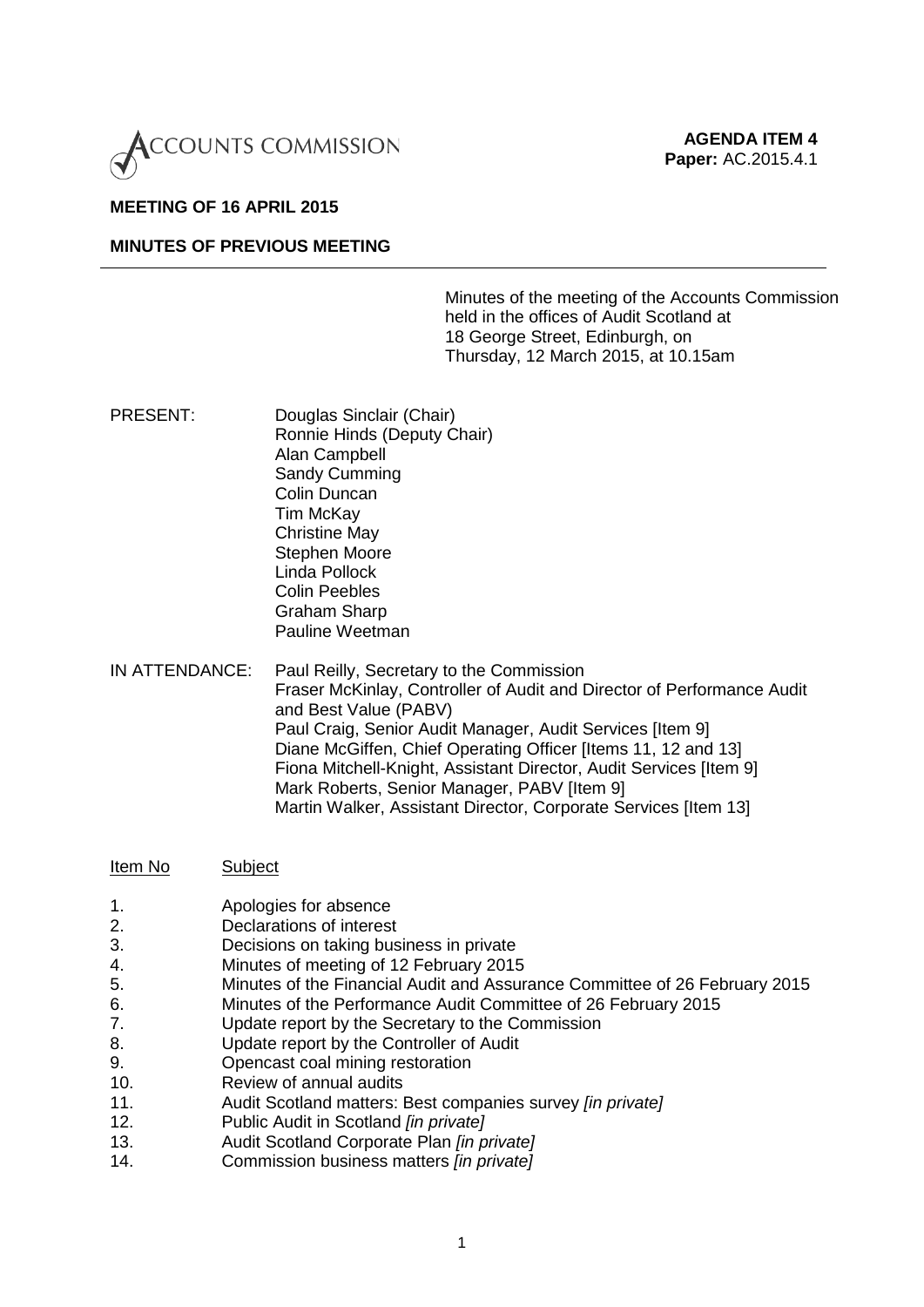# 1. Apologies for absence

It was noted that apologies for absence had been received from Linda Pollock.

# 2. Declarations of interest

The following declarations of interest were made:

- Alan Campbell, in item 9, as an adviser to an energy company. He played no part in the consideration of the said item.
- Ronnie Hinds, in item 9, as a former Chief Executive of Fife Council. He played no part in the consideration of the said item.
- Christine May, in item 9, as an adviser to opencast mining companies. She played no part in the consideration of the said item.
- Linda Pollock, in item 7, as a member of the board of the Care Inspectorate.

# 3. Decisions on taking business in private

It was agreed that items 11 to 14 should be taken in private as they contained draft reports and confidential issues.

# 4. Minutes of meeting of 12 February 2015

The minutes of the meeting of 12 February 2015 were submitted and approved.

# 5. Minutes of the meeting of the Financial Audit and Assurance Committee of 26 February 2015

The minutes of the meeting of the Financial Audit and Assurance Committee of 26 February 2015 were submitted and approved, subject to, in relation to item 4, sixth bullet point (report on funding gaps), noting advice from the Director of Performance and Best Value that a report would be submitted to the April meeting of the Commission.

#### 6. Minutes of the meeting of the Performance Audit Committee of 26 February 2015

The minutes of the meeting of the Performance Audit Committee of 26 February 2015 were submitted and approved, subject to, in relation to paragraph 5, second bullet point (auditor guidance on health and social care integration), noting advice from the Secretary that such guidance had been issued as part of a briefing paper.

## 7. Update report by the Secretary to the Accounts Commission

The Commission considered a report by the Secretary to the Commission providing an update on significant recent activity relating to local government and issues of relevance or interest across the wider public sector.

During discussion the Commission agreed that briefings be organised at future meetings on:

- the establishment of a strategic health and social care partnership board in Greater Manchester.
- A bid from Aberdeen and Aberdeenshire councils for a City Deal Initiative.

*Action: Secretary*

Thereafter the Commission agreed to note the report.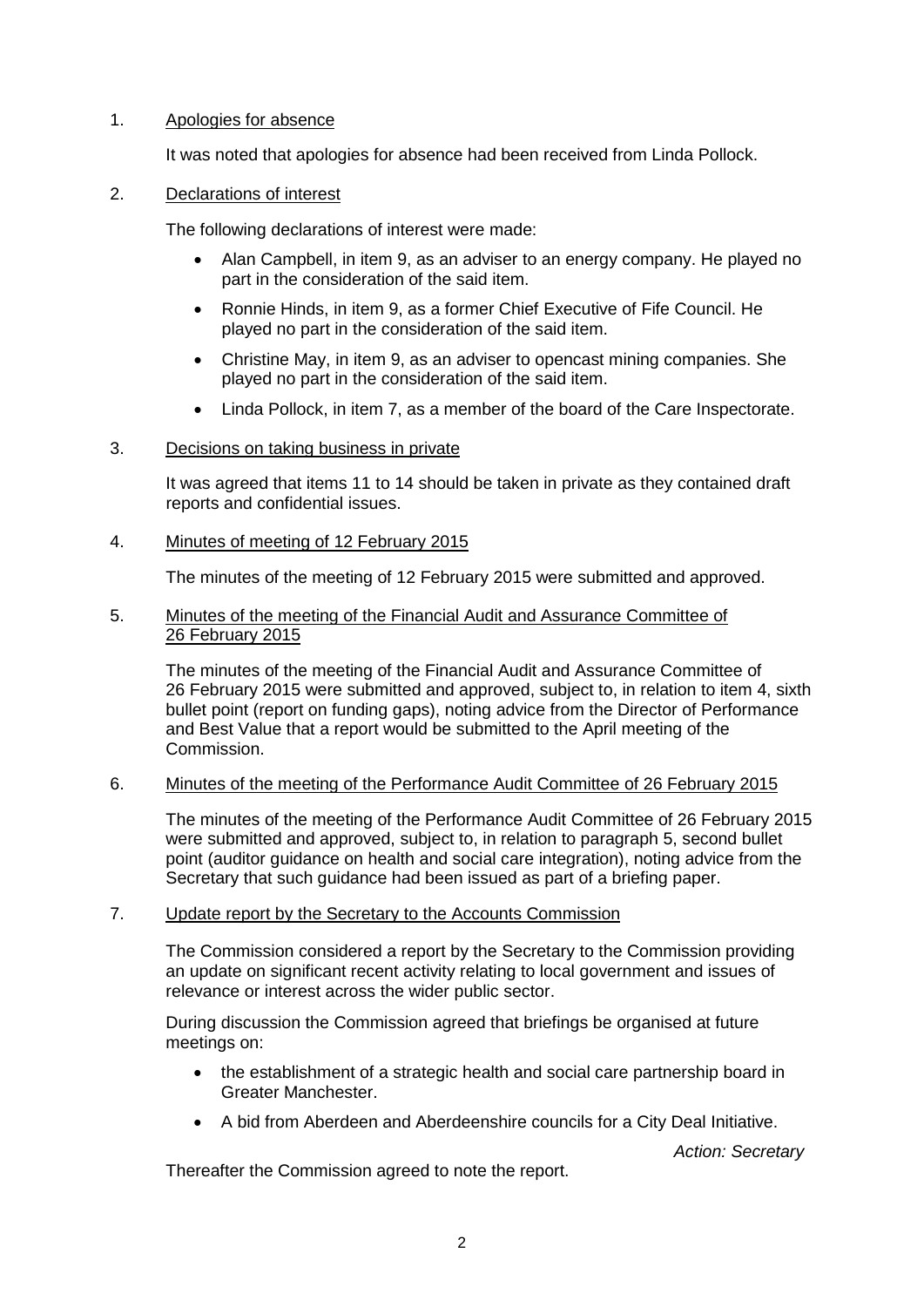# 8. Update report by the Controller of Audit

The Controller of Audit provided a verbal update on his recent activity including meetings and discussions with stakeholders.

It was agreed that further information be provided on issues in relation to the reorganisation of local government in Wales.

*Action: Secretary*

# 9. Opencast coal mining restoration

The Commission considered a report by the Secretary to the Commission introducing a briefing paper by the Director of Performance Audit and Best Value on issues for councils around site restoration.

During consideration, the Commission agreed:

• To write to councils, COSLA and SOLACE advising them of the briefing paper, and in particular emphasising the importance of councils ensuring that operators have adequate financial resources in place to enable full restoration of sites, both at the time of the start of operation and as operations develop.

*Action: Secretary*

- That further work be undertaken to gather evidence about the scale and significance of the implications for councils of other activities where restoration is required after operations have ended, including renewable energy developments, quarries and landfill sites.
- That a watching brief be maintained in relation to a proposal from private sector operators to the UK Government for a Carbon Price Support Exemption to provide funding for restoration opportunities on opencast coal sites.

*Actions: Director of Performance Audit and Best Value*

Thereafter the Commission agreed to note the report and note that the Director would report further to the Commission as appropriate.

#### 10. Review of annual audits

The Commission considered a report by the Controller of Audit and Director of Performance Audit and Best Value, summarising the outcome of his review of the 2013/14 annual audit reports for councils and related local authority bodies.

During discussion, the Commission agreed:

- To note advice from Graham Sharp that he was continuing to review how the Financial Audit and Assurance Committee oversees issues arising from the annual audit.
- To note advice from the Director that, in relation to paragraph 7 (monitoring of councils), he continues to monitor various issues in relation to Argyll and Bute Council.
- To note advice from the Director that, in relation to paragraph 10 (risks in annual audit reports), information technology has also been identified as a prominent risk.

Thereafter the Commission agreed to note the report.